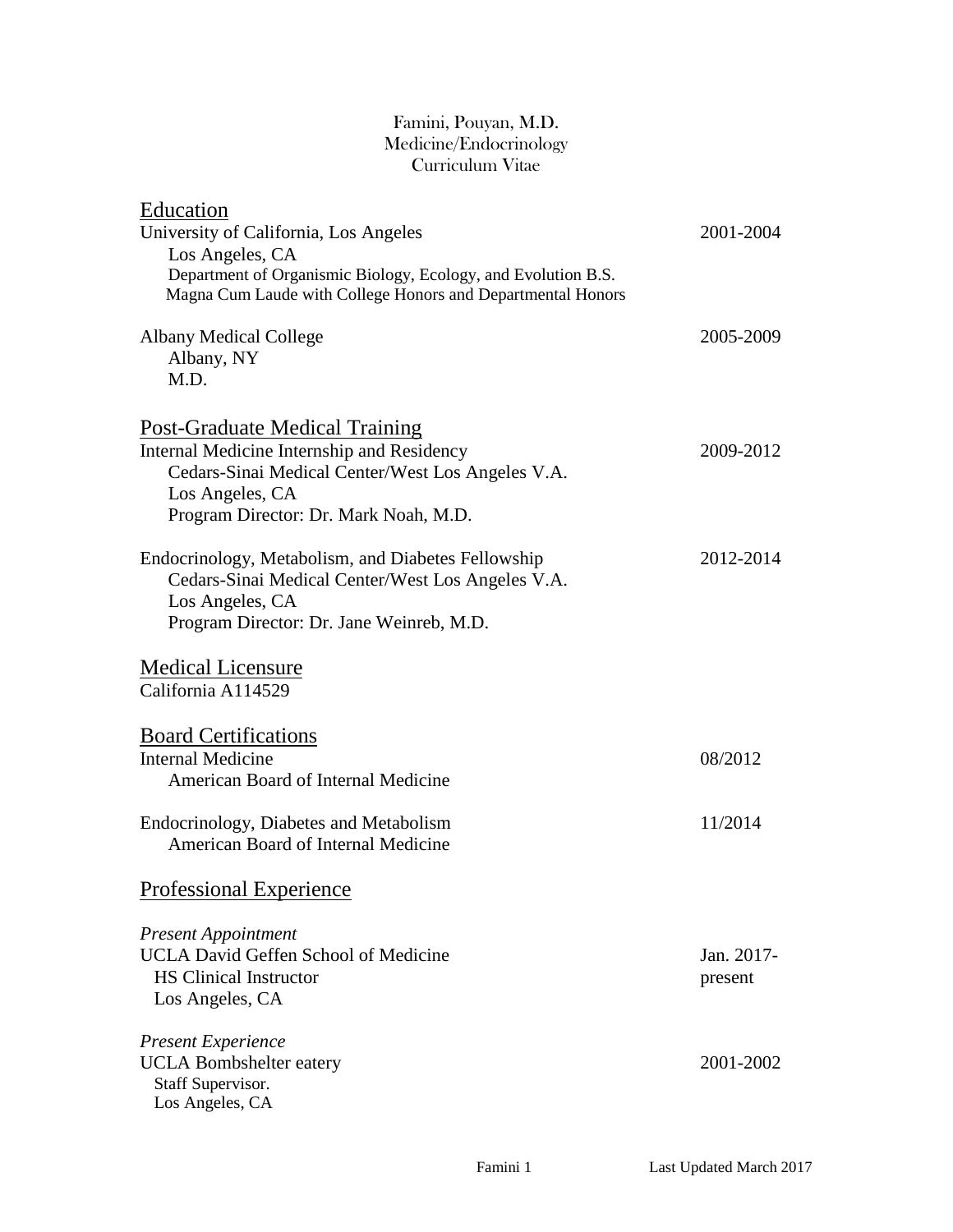| <b>PSAC Promotions</b><br>Promoting cultural events with a focus on Iranian-American audience.<br>Los Angeles, CA                                                                                                                                                                                          | 2003-2005 |
|------------------------------------------------------------------------------------------------------------------------------------------------------------------------------------------------------------------------------------------------------------------------------------------------------------|-----------|
| Albany Medical College Tutor Program<br>Tutoring and mentoring first year medical students,<br>Albany, NY                                                                                                                                                                                                  | 2006-2007 |
| Internal Medicine Associates and Valley Presbyterian Hospital<br>Internal Medicine and Endocrinology single specialty group private practice<br><b>Hospital Staff Member</b><br>Van Nuys, VA                                                                                                               | 2014-2016 |
| Presentations & Poster Presentations                                                                                                                                                                                                                                                                       |           |
| 67th Scientific Sessions ADA Annual Meeting Poster Presentation<br>Principal Investigator: Dr. Dan Streja, M.D.<br>Clinical Inertia and GFR Decline in Patients with Type 2 Diabetes and<br>Hypertension                                                                                                   | 6/2007    |
|                                                                                                                                                                                                                                                                                                            |           |
| Pituitary Interdisciplinary Case Conference<br><b>Cedars Sinai Medical Center</b><br><b>Aggressive ACTH Secreting Tumor</b>                                                                                                                                                                                | 5/28/2013 |
| <b>Research Projects</b>                                                                                                                                                                                                                                                                                   |           |
| Investigation of the role of T cell (VB family) expression in breast-cancer 2002-2005<br>survivors with chronic fatigue.<br>Principal Investigators: Jerome Zack Ph.D. & Steven W. Cole Ph.D.<br>Norman Cousins Center for Psychoneuroimmunology.<br>University of California Los Angeles, Los Angeles, CA |           |
| Clinical inertia's effect on GFR Decline in Patients with Type 2 Diabetes 2006-2008                                                                                                                                                                                                                        |           |
| and Hypertension.<br>Principal Investigator: Dr. Dan Streja, M.D.<br>West Hills Hospital, West Hills, CA                                                                                                                                                                                                   |           |
| Incidence of non-adenomatous sellar and parasellar masses on pituitary<br>MRI at a tertiary hospital.<br>Principal Investigator: Dr. Shlomo Melmed, M.D.<br>Cedars Sinai Medical Center, Los Angeles, CA                                                                                                   | 2009-2011 |
| Incidence of incidentally discovered pituitary masses in the emergency room<br>setting discovered by non-contrast head CT scanning.<br>Principal Investigator: Dr. Shlomo Melmed, M.D.<br>Cedars Sinai Medical Center, Los Angeles, CA                                                                     | 2011-2014 |
| Spontaneous Retroclival Hematoma in Pituitary Apoplexy                                                                                                                                                                                                                                                     | 2012-2014 |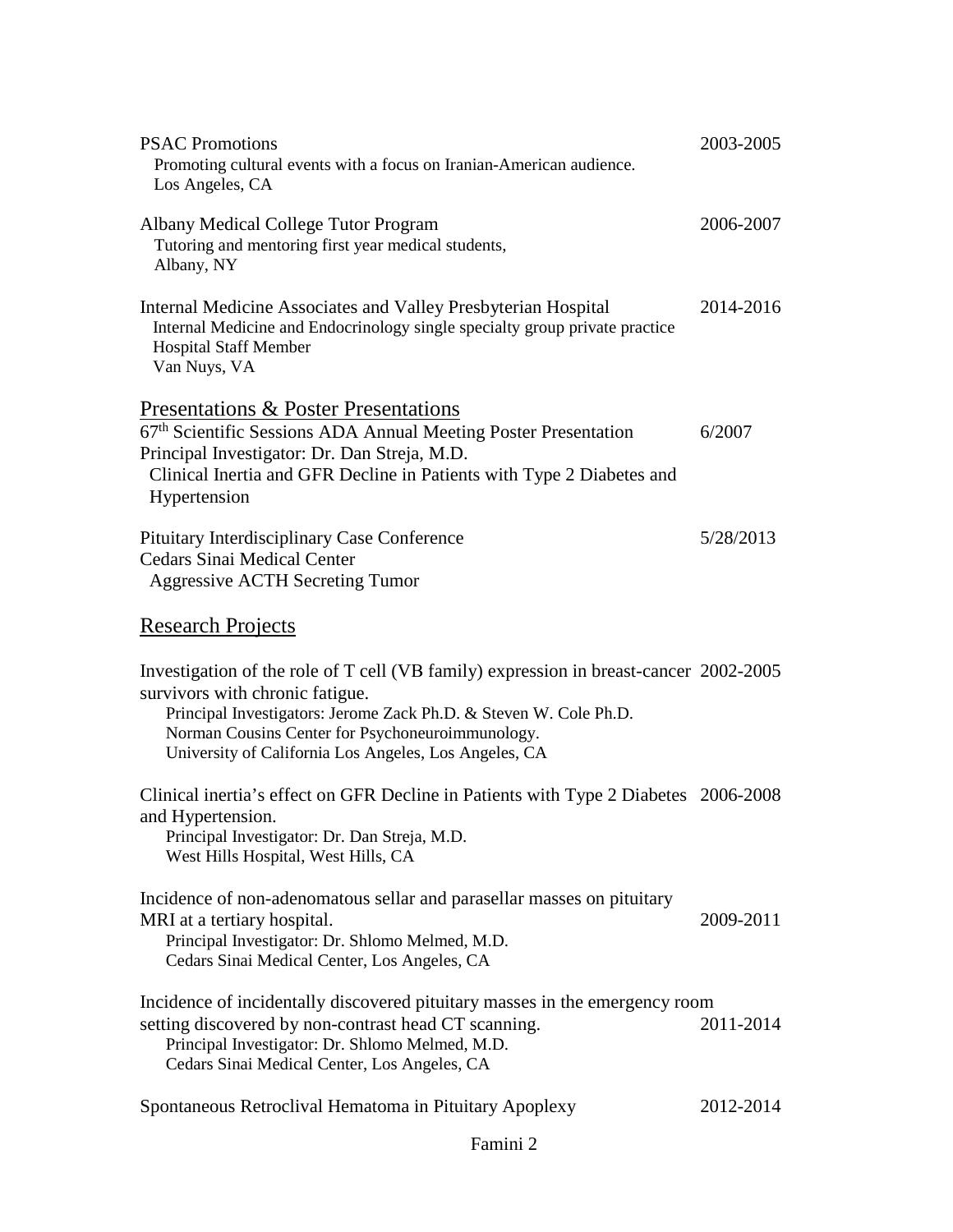| Principal Investigator: Dr. David Pressman, M.D.<br>Cedars Sinai Medical Center, Los Angeles, CA                                                                                        |            |
|-----------------------------------------------------------------------------------------------------------------------------------------------------------------------------------------|------------|
| Case of acquired syphilis infection of the pituitary gland<br>and literature review.<br>Principal Investigator: Dr. Shlomo Melmed, M.D.<br>Cedars Sinai Medical Center, Los Angeles, CA | 2012-2014  |
| Honors and Awards                                                                                                                                                                       |            |
| <b>UCLA Provost's Honors/Dean's List</b>                                                                                                                                                | 2001-2004  |
| UCLA Phi Beta Kappa Honor Society                                                                                                                                                       | 2005       |
| Albany Medical College Scholastic Excellence                                                                                                                                            | 2006, 2007 |
| Alpha Omega Alpha Senior Member                                                                                                                                                         | 2008       |
| <b>Teaching Experience</b>                                                                                                                                                              |            |
| Endocrine Laboratory - David Geffen UCLA Medical School<br>"Clinical Assessment of Hypoglycemia"<br>Lecture speaker for second year UCLA medical students.                              | 10/24/2013 |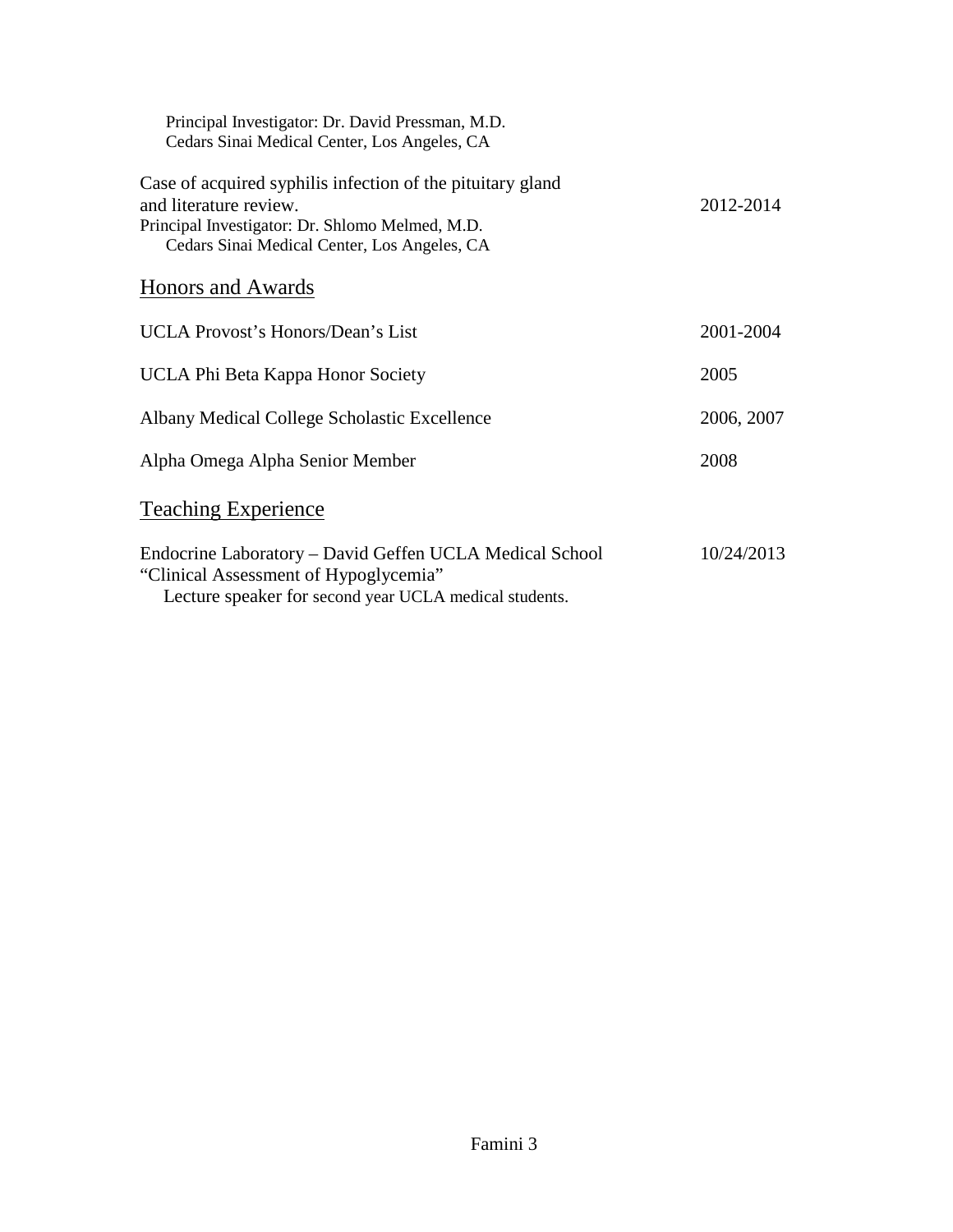Famini, Pouyan, M.D. Medicine/Endocrinology **Bibliography** 

#### RESEARCH PAPERS

#### A. PEER-REVIEWED (PUBLISHED)

- 1. Streja, L., **Famini, P.**, & Streja, D. A. (2007, June). Clinical inertia and GFR decline in patients with type 2 diabetes and hypertension. In *DIABETES* (Vol. 56, pp. A308-A308). 1701 N Beauregard St, Alexandria, VA 22311-1717 USA: Amer Diabetes Assoc.
- 2. **Famini, P.,** Maya, M. M., & Melmed, S. (2011). Pituitary magnetic resonance imaging for sellar and parasellar masses: ten-year experience in 2598 patients. *Journal of Clinical Endocrinology & Metabolism*, *96*(6), 1633-1641.
- 3. Aziyan, A., Miller, J.M., Azam, R.I., **Famini, P.**, Pressman, B.D., & Moser, F.G. (2015). Spontaneous retroclival hemotaoma in pituitary apoplexy: case series. *Journal of Neurosurgery,* 123(3), 808-812.

## B. PEER-REVIEWED (IN PRESS)

None

# C. PEER-REVIEWED (SUBMITTED)

None

## D. NON-PEER-REVIEWED (PUBLISHED)

None

## E. NON-PEER-REVIEWED (IN PRESS)

None

## F. NON-PEER-REVIEWED (SUBMITTED)

None

## **CHAPTERS**

1. **Famini, P.** & Melmed, S. (2014). Chapter 17: Pituitary Apoplexy. *Endocrine Emergencies: Recognition and Treatment.* (Pre-published online). Humana Press.